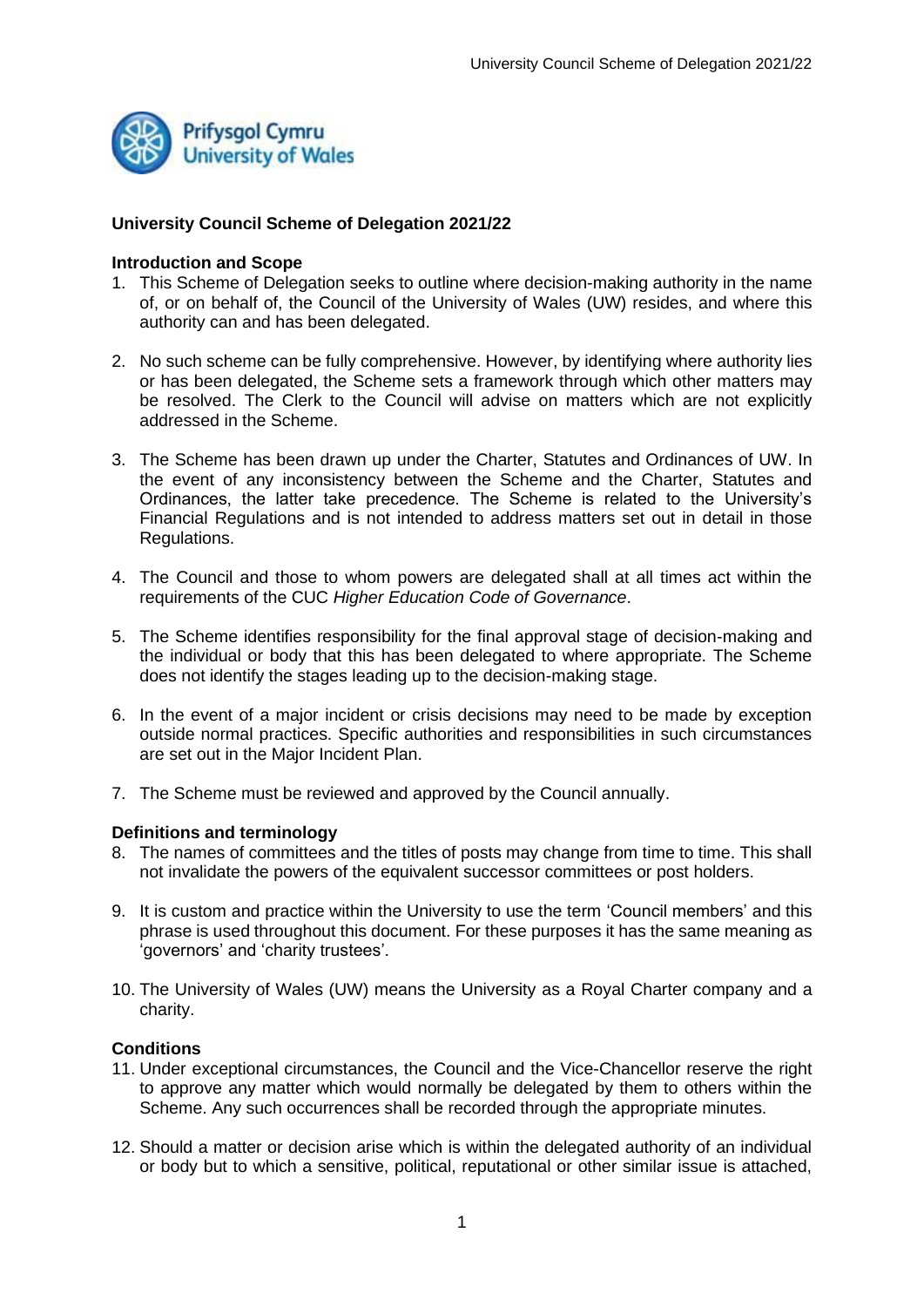the decision should be referred to the appropriate (normally higher) level. If there is doubt as to the appropriate decision-making level, advice should be sought from the Clerk to the Council in the first instance.

13. Actual or delegated powers shall only be granted provided financial provision has been made in the budget approved by the Council.

### **Powers of the Council**

- 14. Under Statute 17, the Council may delegate all or any of its powers to officers and its committees with the exception of:
	- (a) the determination of any matters relating to the governance, mission and strategy of the University;
	- (b) the approval of the annual estimates of income and expenditure and the financial statements in respect of each financial year;
	- (c) ensuring the solvency of the University and the safeguarding of its assets;
	- (d) the appointment or dismissal of the Vice-Chancellor;
	- (e) the repealing of, varying of or addition to the Charter or the Statutes or the Ordinances.

### **Delegation to the Vice-Chancellor and the Deputy Vice-Chancellors**

- 15. Under Article IX of the Charter, the Vice-Chancellor is the Chief Executive, Chief Academic and Executive Officer of the University and Chair of the Academic Board. S/he has power to admit persons to degrees of the University.
- 16. Under Statute 6, the Vice-Chancellor has the power to delegate to other officers and staff of the University such duties of the Vice-Chancellor as he or she thinks fit.
- 17. Under Ordinance 3, the Vice-Chancellor is responsible to the Council for promoting and advancing the purposes of the University and for the organisation and conduct of the business of the University. The Council has approved a full delegation of authority to the Deputy Vice-Chancellors to exercise the power and authority of the Vice-Chancellor on such occasions as he or she is not available to exercise them in person.
- 18. Under Ordinance 16, a Deputy Vice-Chancellor nominated by the Vice-Chancellor has delegated authority to make decisions in respect of the work, strategic direction and financial performance of the University of Wales Press. The advisory committee established to offer guidance on the development of the Press, and on the selection of proposals for publication, shall have authority to make the decisions specified in its terms of reference.
- 19. In accordance with the Deed made between UW and the University of Wales Trinity Saint David on 18 August 2017, the Vice-Chancellor shall be the Vice-Chancellor of the University of Wales Trinity Saint David with coterminous terms of office. In the event of a vacancy in the office of Vice-Chancellor, or in the event that the Vice-Chancellor is incapacitated by illness or other cause from performing the duties of the office, the named officer appointed by the University of Wales Trinity Saint David shall be acting Vice-Chancellor.
- 20. Under Statute 26, the Council as the appropriate body may authorise an officer of the University as its delegate in respect of specified actions, the details of which are set out in the Statute.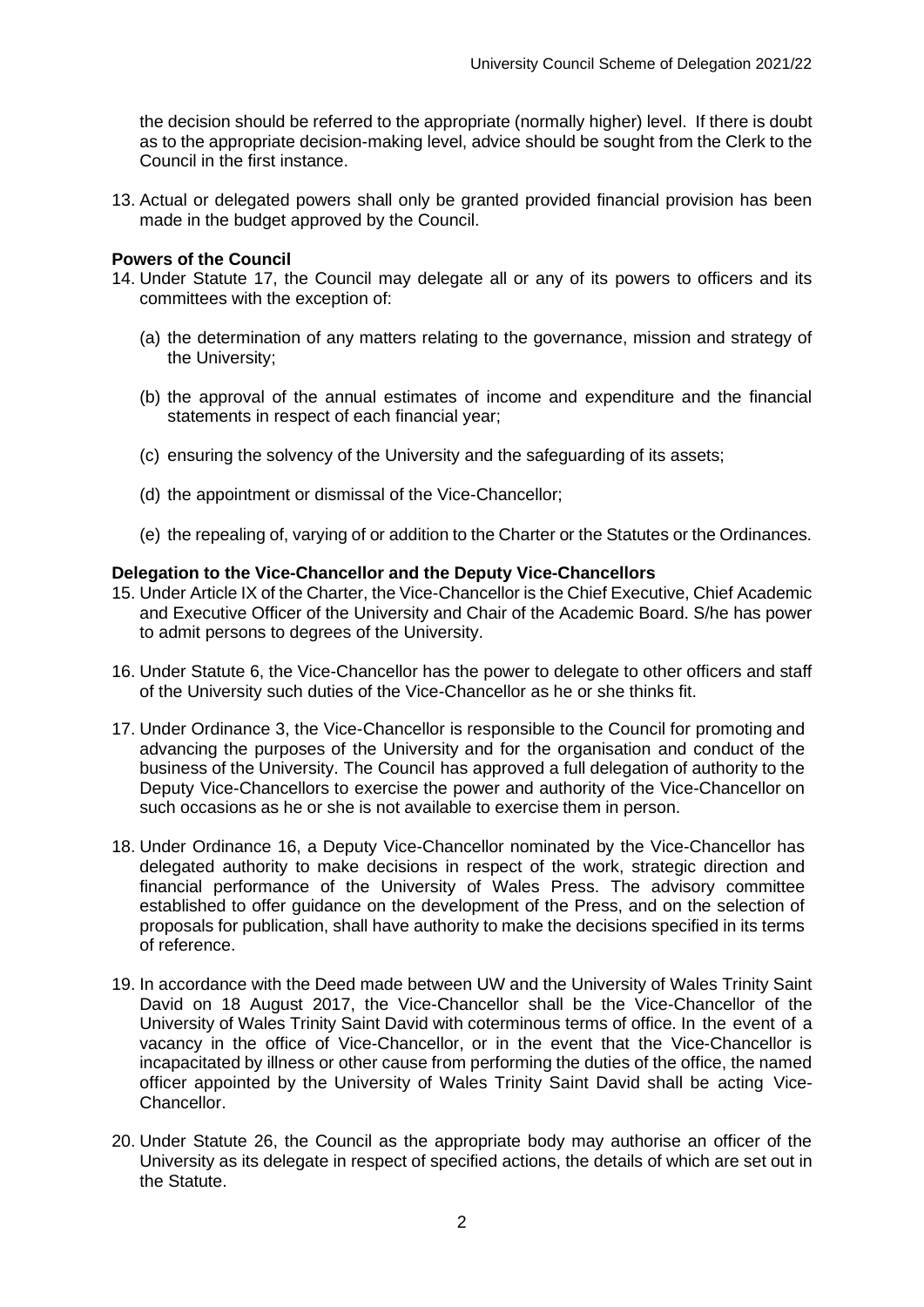# **Delegation to standing committees**

- 21. The formal committees of the Council operate under the authority of the Council. The committees, their relationships and reporting lines are set out in the Ordinances and supplementary information. The terms of reference of the committees are approved by the Council and should be consulted regularly to ensure that the committee is operating within its defined authority.
- 22. The following duties have been delegated to the committees by the Council:

| <b>Duty</b>                                                                                                                                                    | Delegated to                                                                            |
|----------------------------------------------------------------------------------------------------------------------------------------------------------------|-----------------------------------------------------------------------------------------|
| Approval of the Financial Regulations of the<br>University, including the internal system of<br>control contained<br>the Financial<br>in<br><b>Regulations</b> | Audit and Risk Committee, following<br>review by Resources and Performance<br>Committee |
| Approval of all audit planning documents                                                                                                                       | <b>Audit and Risk Committee</b>                                                         |
| Determination of criteria for the appointment<br>of Chair, Vice-Chair and other members of<br>the Council                                                      | Nominations and Governance Committee                                                    |
| Approval of nominations for Honorary<br>awards                                                                                                                 | Nominations and Governance Committee                                                    |
| Approval of procedures in respect of human<br>resource matters                                                                                                 | <b>Resources and Performance Committee</b>                                              |
| Approval of annual pay and<br>salary<br>settlements for all staff on standard scales                                                                           | Resources and Performance Committee                                                     |
| Approval of applications for premature<br>retirement within the policy laid down by the<br>Council                                                             | Resources and Performance Committee                                                     |

# **Chair's Action**

- 23. Under Ordinance 7, the Chair of the Council (or the Vice-Chair of the Council), with respect to any matter which falls to the Council or any of its committees to determine, is empowered to consider any matter which in his or her opinion:
	- (a) requires immediate attention; and
	- (b) does not justify holding a special meeting of the Council or any of its committees which would ordinarily consider the matter; or
	- (c) is of such urgency that calling a meeting is impractical.
- 24. Before exercising these powers, the Chair of the Council should consult with the Vice-Chair of the Council, the relevant committee chair and the Vice-Chancellor.
- 25. Any action taken by the Chair of the Council (or, in the Chair's absence, by the Vice-Chair of the Council) shall be reported to the next meeting of the Council.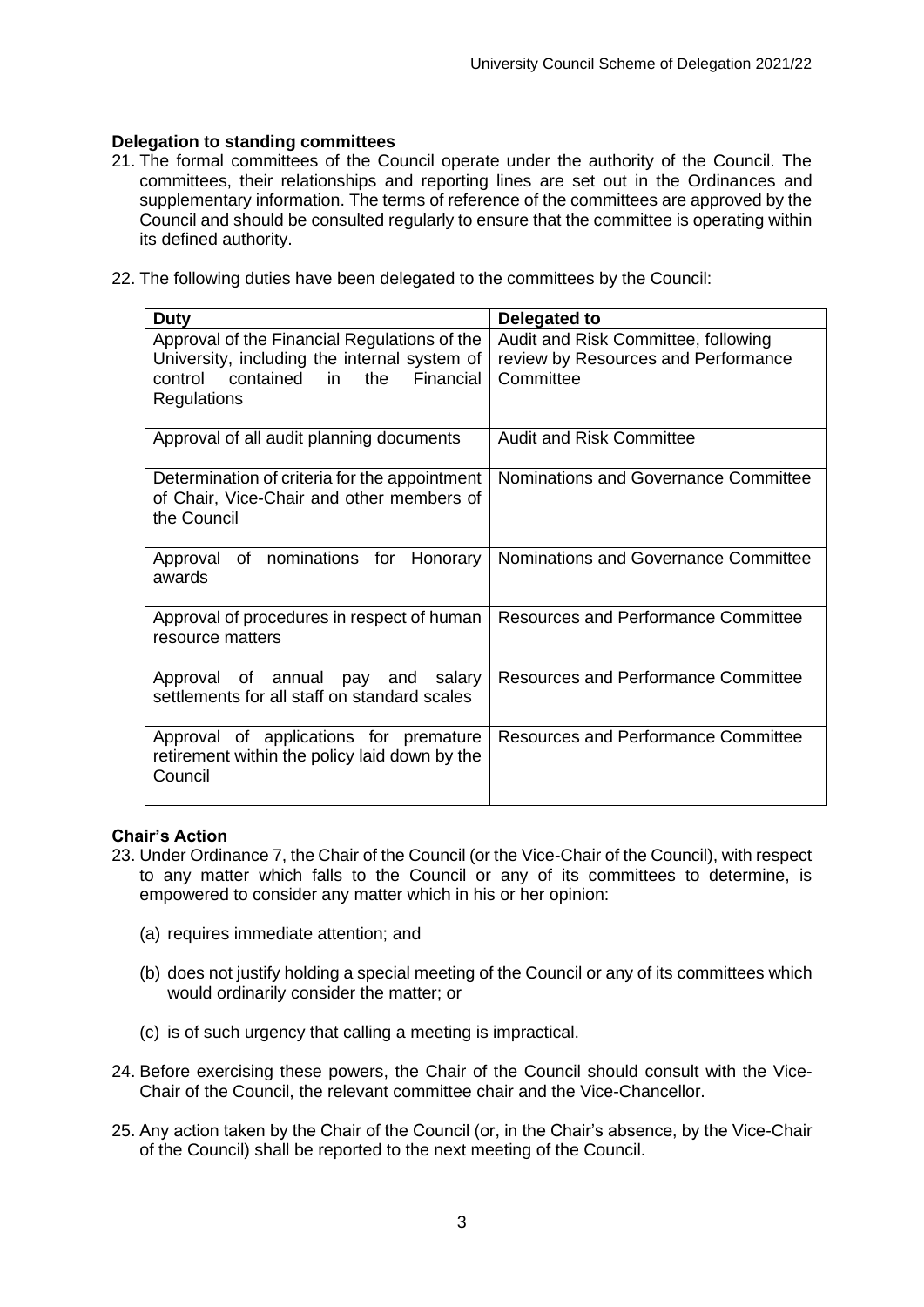#### **Use of the University Seal**

- 26. In accordance with Article XIV of the Charter, the Council has the sole custody and use of the University Seal. The Vice-Chancellor is responsible to the Council for the security of the Seal and for regulating its use in accordance with the terms set out in Ordinance 29.
- 27. In accordance with a decision of Council on 7 October 2013, use of the Seal requires formal ratification at the next meeting of Council.

#### **Authority to Execute Documents**

- 28. Under Section 333 of the *Charities Act 2011*<sup>1</sup> , the charity trustees may confer on any two or more of their number authority to execute in the names and on behalf of the all of the trustees documents for giving effect to transactions to which the trustees are a party. Any document executed in this way carries the same effect as if executed by the whole body of trustees.
- 29. The charity trustees have determined that this authority may be executed on their behalf by two trustees, at least one of whom must be an independent member of the Council. This is a continuing authority until such a time as it is revoked.

(a)a general authority, or

(b)an authority limited in such manner as the charity trustees think fit,

to execute in the names and on behalf of the charity trustees documents for giving effect to transactions to which the charity trustees are a party.

(2)Any document executed in pursuance of an authority under subsection (1) is of the same effect as if executed by the whole body.

(3)An authority under subsection (1)—

(a)suffices for any document if it is given in writing or by resolution of a meeting of the charity trustees, despite the want of any formality that would be required in giving an authority apart from that subsection;

(b)may be given so as to make the powers conferred exercisable by any of the charity trustees, or may be restricted to named persons or in any other way;

(c)subject to any such restriction, and until it is revoked, has effect, despite any change in the charity trustees, as a continuing authority given by the charity trustees from time to time of the charity and exercisable by such charity trustees.

(4)In any authority under this section to execute a document in the names and on behalf of charity trustees there is, unless the contrary intention appears, implied authority also to execute it for them in the name and on behalf of the official custodian or of any other person, in any case in which the charity trustees could do so.

(5)Where a document purports to be executed in pursuance of this section, then in favour of a person who (then or afterwards) in good faith acquires for money or money's worth—

(a)an interest in or charge on property, or

(b)the benefit of any covenant or agreement expressed to be entered into by the charity trustees,

it is conclusively presumed to have been duly executed by virtue of this section.

(6)The powers conferred by this section are in addition to and not in derogation of any other powers.

<sup>1</sup> *Charities Act 2011* **Section 333: Conferral of authority to execute documents**

<sup>(1)</sup>Charity trustees may, subject to the trusts of the charity, confer on any two or more of their body—